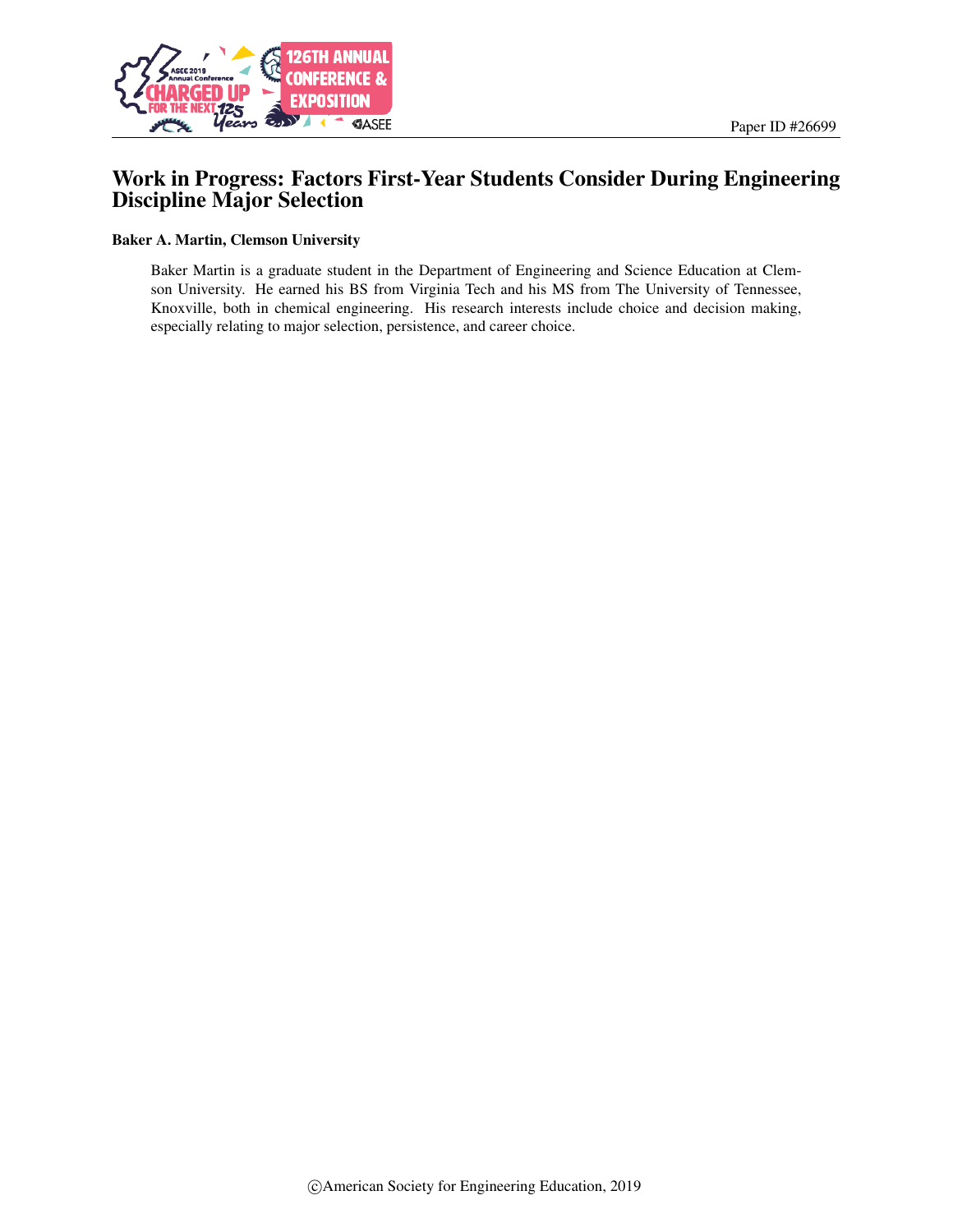# **Work in Progress: Factors First-Year Students Consider During Engineering Discipline Major Selection**

## **Abstract**

Demand for engineers in the United States continues to grow. While studies in retention frequently seek to address this problem, there are recent studies that report focusing only on retention may not maintain the needed supply because retention in engineering is not significantly worse than other fields. Therefore, this study will seek to identify the factors firstyear students consider during their engineering discipline major selection process. Literature in major selection normally treats engineering as one field, without considering the individual disciplines; some of the literature also considers major selection by studying career choice, despite the lack of a perfect correlation between the two. To investigate the factors first-year students consider during their engineering disciplines major selection process, this Work in Progress paper will illustrate our approach to identify the factors using Social Cognitive Career Theory. A survey has been compiled from two existing instruments with some additional items written for this study.

### **Introduction**

According to data from the United States Bureau of Labor Statistics, engineering jobs are expected to grow at an overall rate of 4% from 2014 to 2024, with some disciplines growing much faster than average [1]. Despite a growing demand for engineering graduates, a recent study has shown that only 28.1% of junior and senior engineering majors are probably or definitely pursuing an engineering focused career or graduate degree upon graduation [2]. However, a separate study of recent college graduates with engineering degrees shows that 60.1% were working in engineering fields [3]. These data show that more students work in engineering than are certain of it before graduation, but a substantial population of recent engineering graduates are not employed in engineering. Therefore, while predicting career choice can be valuable, simply selecting an engineering major does not guarantee an engineering career; this conclusion has also been supported by a study which investigated the extent engineering majors pursue engineering careers [4].

There does not appear to be a definite connection between student's major selection and their career choice. We hypothesize that motivation for major selection may help bridge that gap. One study has examined motivational differences between engineering majors [5]. These results have shown that there are significant differences among the engineering majors; for example, men in mechanical engineering are more likely to be intrinsically motivated than men in industrial engineering. However, men and women are generally motivated by similar means within a major, though some differences are significant in industrial and mechanical engineering. Therefore, we need to understand why students are selecting their engineering majors to ensure the demands of 2024 can be met.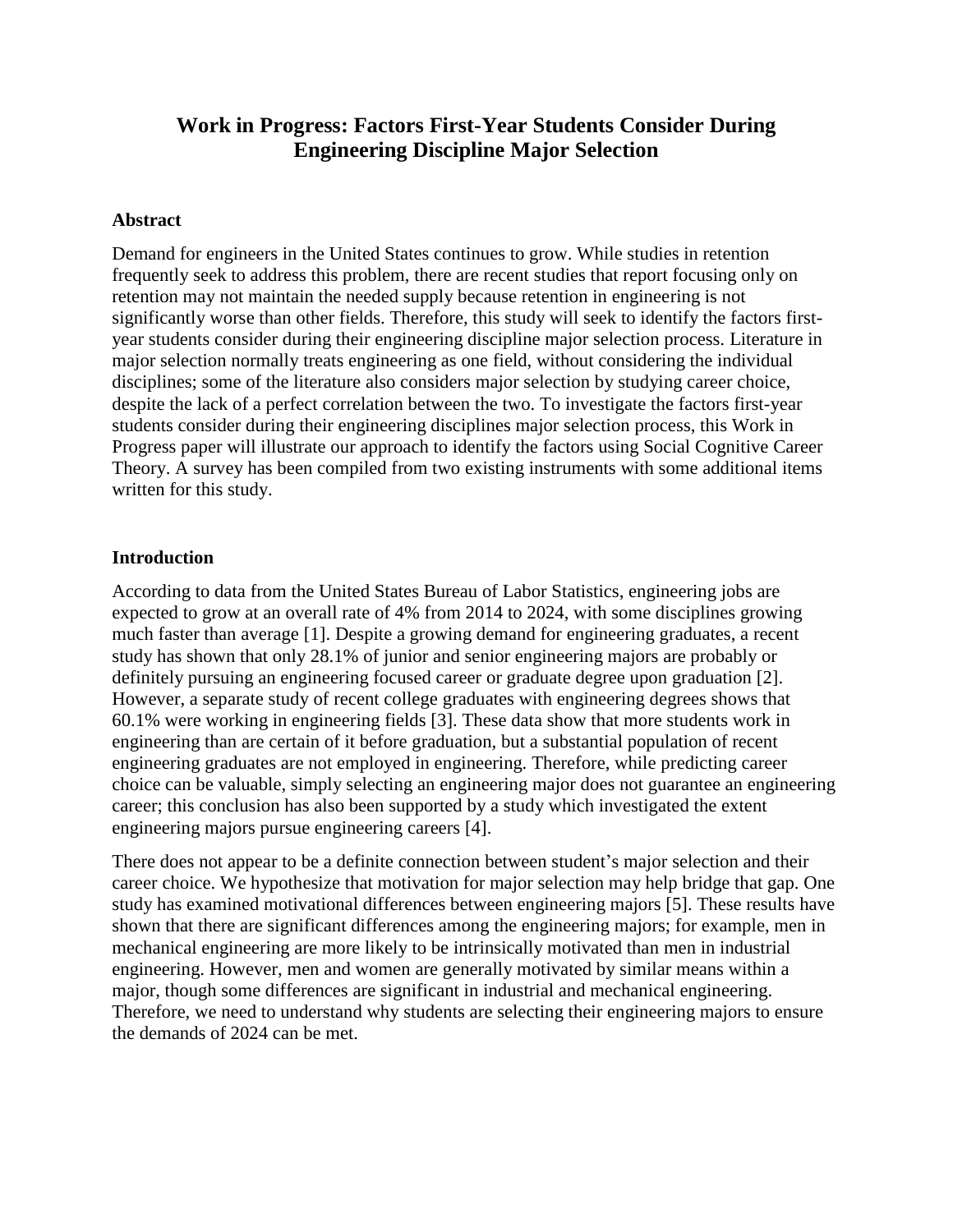# **Major Selection and Career Choice**

Traditionally, students who desire to earn a bachelor's degree in an engineering discipline at a college or university will declare a major upon matriculation or at the end of a first-year engineering program. Whether or not the student is aware of it, their decision is generally guided and informed by many beliefs [6] and values [7].

Among the values often considered is the future value of being an engineer and/or having an engineering degree. Students studying engineering at a public research university located in the western mountain region of the United States, that specializes in undergraduate engineering education, had very different reasons as to why their career and/or degree will be valuable – for some, a financially rewarding career or benefits to society was a reason, but others viewed their engineering degrees as a "back-up" in case other plans failed [7].

Because of the disconnect between students studying engineering and choosing career paths outside of engineering, major selection is not necessarily a perfect predictor of career choice and the terms should not be used synonymously. Major selection is the decision of what to study at a college or university; for example, chemical engineering. Career choice is the field in which a recent graduate decides to work upon graduation; for example, paper processing and production. In this example, the student's major selection and career choice are in a common field: engineering. However, if the student had decided to pursue medical school or work in the financial sector, major selection and career choice would be in different fields.

Some students have dissimilar career choices with respect to their major. Because students decide about their major prior to making decisions about their career, it is important to understand why students select their major. Investigating the factors that lead engineering students to select their major will allow advisors to help students make better informed decisions as well as suggest or provide opportunities for students to explore their interests within or outside of engineering. While there are differences between major selection and career choice, we need to better understand the connections between them.

# **Work in Major Selection**

While engineering can be regarded as a single field, there are many differences among the many individual majors offered within engineering that should not be overlooked. Some work has been completed that illustrates these differences. For example, one study has found that students perceive different engineering majors differently [8]; while students did identify many commonalities between majors, certain themes were more prominent in some majors than others. The idea of options was most related to mechanical engineering which the authors hypothesized as a possibility due to the discipline being viewed as a broader field.

Other work has examined students' movements and changes of major within their first year [9] and over their academic careers [10]. These studies investigated students who switched their majors in addition to developing trends on the paths students take. Students have cited changing interests as result of coursework as well as their (in)ability to meet academic requirements, such as GPA, for admission to their first-choice discipline, as the reasons for changing majors.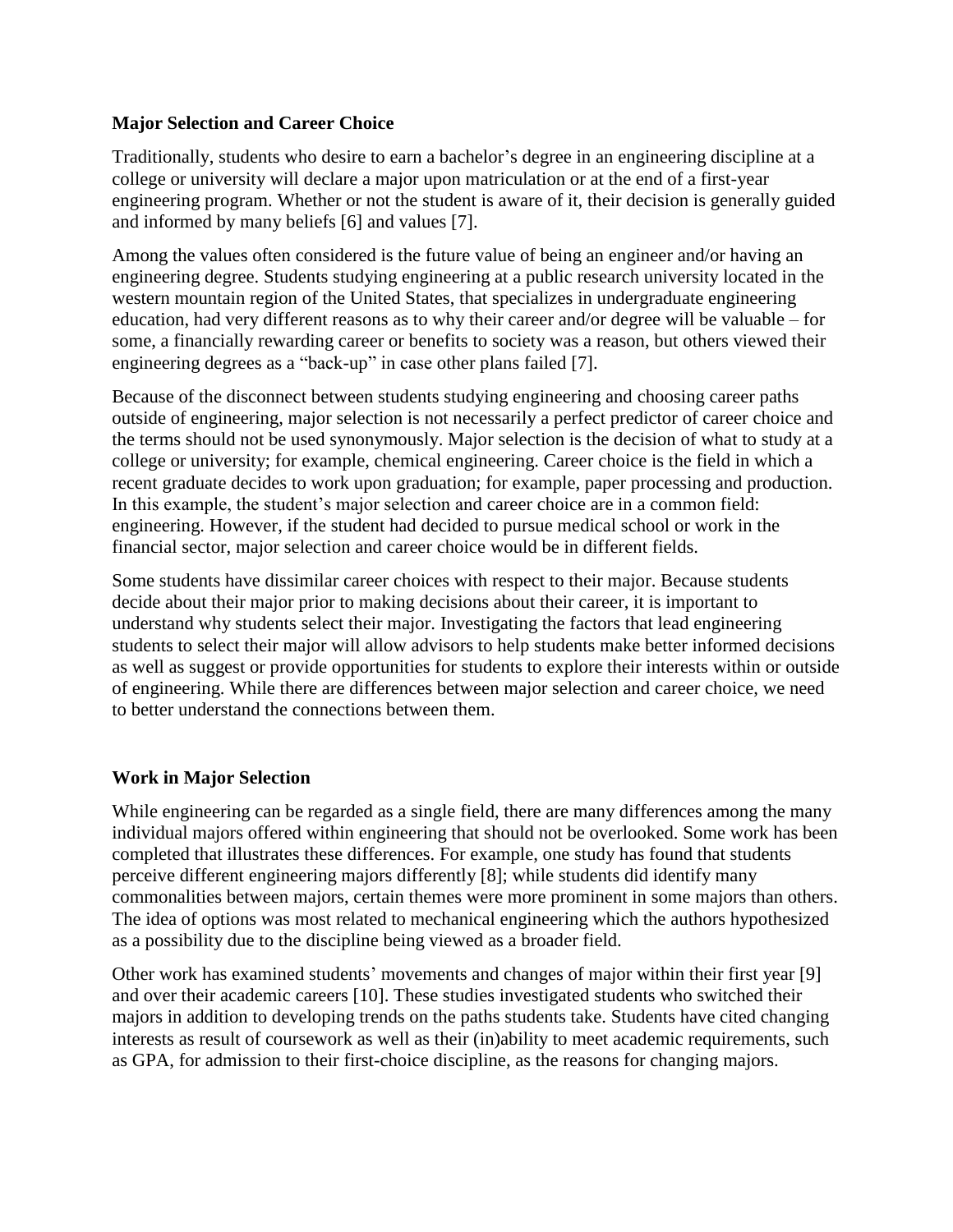Confidence in major selection and the impact it has on graduation rates has also been investigated [11]. This work found that students who obtained their degree in the same engineering discipline that they matriculated into were the most confident in both that engineering was the correct career for them and that they were in the correct major. In addition, this study found that students who did not change their major had the most family members as engineers.

First-year engineering programs can also influence a student's major selection. Students who complete a program that allows them to explore the different disciplines available to them have reported the experience confirms their decision to pursue a particular discipline or provides them with the information to make their discipline selection [12]. This study also reported that even though students found first-year engineering programs helpful, most students were unaware of the matriculation model their institution used at the time of application.

# **Details About Our Project**

## *Theoretical Framework*

We plan to use Social Cognitive Career Theory (SCCT) as the framework for our project. SCCT strives to explain the interdependent relationship of people and their environment as it pertains to their career development by relating interests, choices, and performances. The theory seeks to understand how individuals exercise agency in their development as well as the instigating and mitigating factors that contribute to it [13].

SCCT has been used in engineering education research to study undergraduate students' decisions when considering graduate school [14] and student outcomes of group design projects [15]. The theory was developed by Lent, Brown, and Hackett [13] largely from Bandura's general social cognitive theory [16]. One core concept of SCCT is that individuals are not only products of their environment, but also create that environment which can lead to change [13].

SCCT uses three core constructs to consider personal agency. Self-efficacy is a person's own confidence in their ability to complete a task. Self-efficacy can be informed by classroom exercises, internships, social interactions with peers, abilities, and completing goals, among other things. Outcome expectations are the expected consequences, positive or negative, of completing a given task. Similar to self-efficacy, outcome expectations can be informed by the learning process, observing outcomes from the actions of others, as well as outcomes from previously performing a task, among other things. Personal goals are the desires and willpower to cause an outcome to become reality. Personal goals, as the name infers, are informed by the individual and are shaped by their self-efficacy and outcome expectations. This forms a cycle because as personal goals are achieved, self-efficacy and outcome expectations are informed which in turn shape our personal goals [13].

SCCT places interest, choice, and performance into three separate, but complementary models. The interest model incorporates interests primarily as a product of self-efficacy and outcome expectations and an informant of goals, though all these paths can be bi-directional because of the person-environment interaction concept discussed previously and because these models provide cyclic feedback. The choice model says, in the absence of a mitigating factor, people will choose options in which they have interests. Therefore, choice is informed by interests, but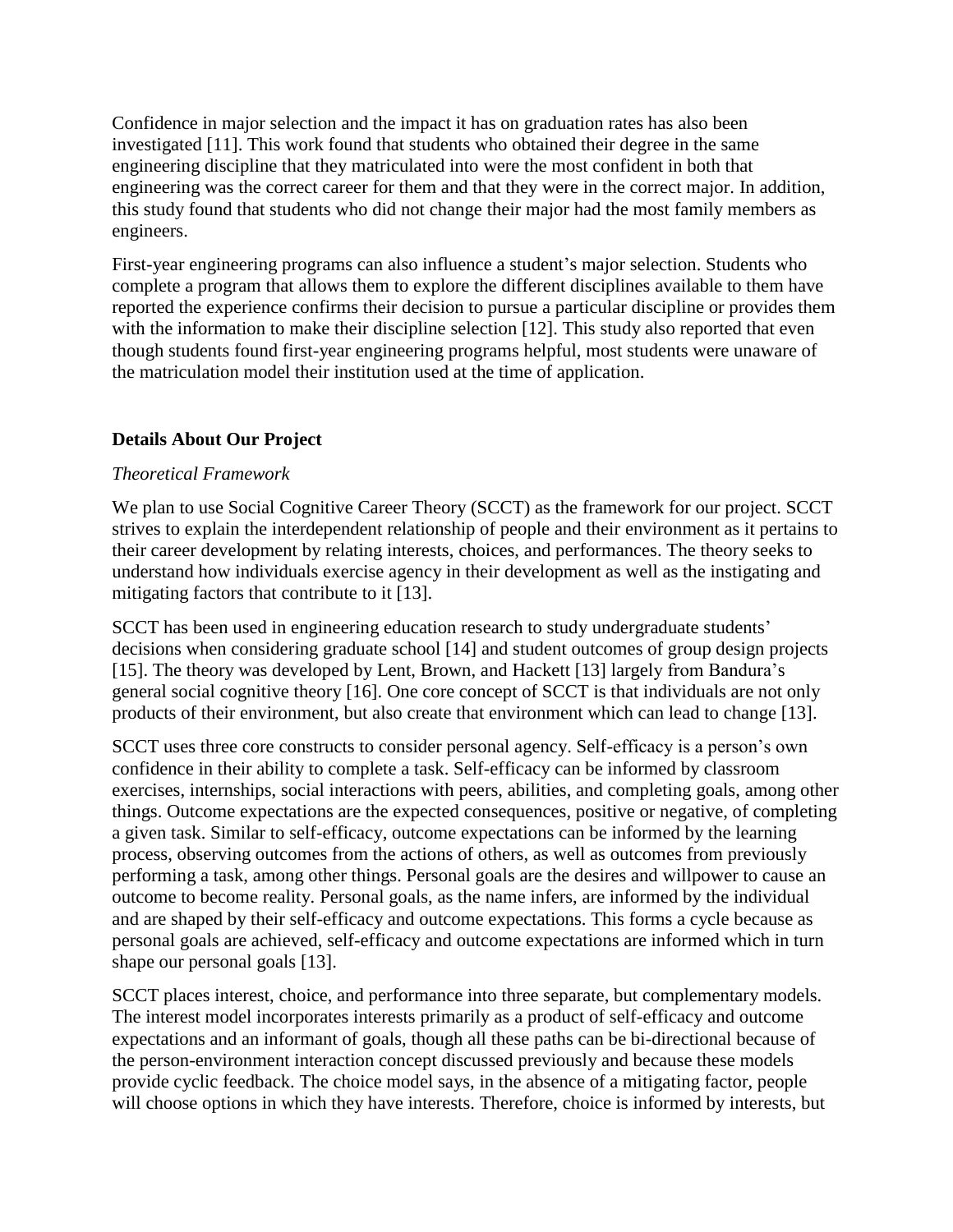can also be directly informed by self-efficacy and outcome expectations, the constructs that inform interests. The performance model identifies a person's accomplishments and their satisfaction with their accomplishments. While a person's performance can be directly informed by their abilities, it is also informed though their self-efficacy and outcome expectations because those constructs influence their personal goals with which their performance is compared [13].

Even though SCCT was developed as a model of the career development process, the authors believe that the theory would relate to academic interests, choices, and performances [13]. Therefore, we will use this theory to identify the most important factors first-year engineering students consider when making decisions regarding what engineering discipline to pursue as a college major. Further, we hope to identify the leading sources of self-efficacy that contribute to student's decision-making process.

# *Compiled Survey Instrument*

A survey instrument has been complied that uses items from two existing instruments [17], [18] and includes some demographic items. The first set of items ask students about self-efficacy, outcome expectations, and goals, consistent with Social Cognitive Career Theory, our proposed framework. These items were originally developed for use with first-year medical school students who were in the process of selecting their specialty [17]. Items from the original instrument and edits that have been made for use in this study are illustrated in Table 1. We hypothesize that first-year medical students selecting their specialty use similar process as firstyear engineering students selecting a discipline. This will be verified using a factor analysis.

| Item as Edited to Appear in this Study                                                                                                                                                                                             |
|------------------------------------------------------------------------------------------------------------------------------------------------------------------------------------------------------------------------------------|
| How confident are you at this stage of your<br>training that you could:                                                                                                                                                            |
| Choose an engineering discipline that<br>will fulfill your expectations and goals                                                                                                                                                  |
| When thinking about the type of engineering<br>discipline that you are interested in how much<br>do you expect, at this stage of your training,<br>that your choice of engineering discipline will<br>Be instinctually stimulating |
|                                                                                                                                                                                                                                    |

|  |  |  | Table 1. Survey items from the original instrument with the edited version for this study. |  |  |  |  |
|--|--|--|--------------------------------------------------------------------------------------------|--|--|--|--|
|  |  |  |                                                                                            |  |  |  |  |

The second set of items asks students exclusively about self-efficacy [18]. The items reportedly load onto four self-efficacy factors: general engineering, experimental skills, tinkering skills, and design skills. These items were designed and tested for use with undergraduate engineering students. These items will also be verified using a factor analysis.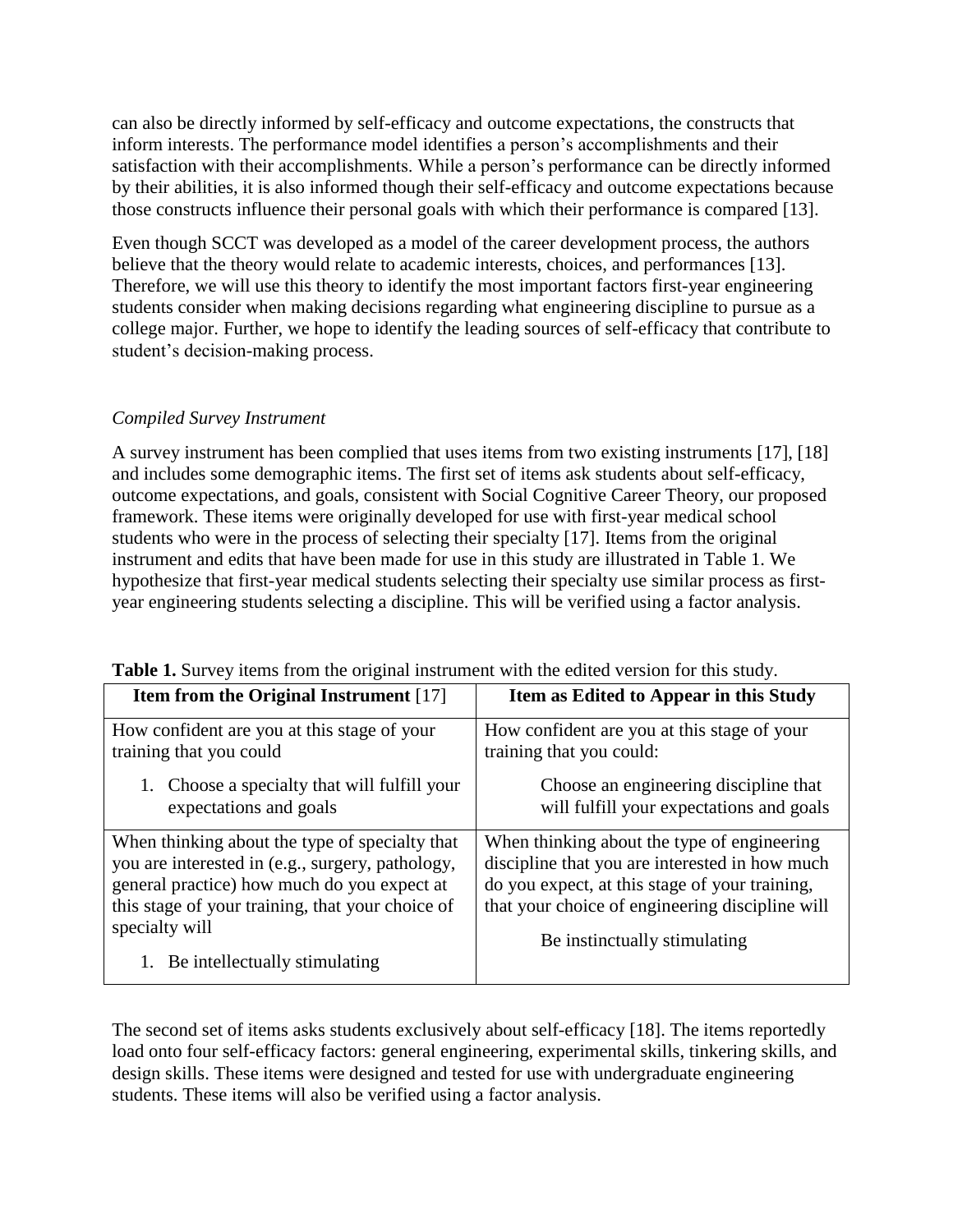Other data we plan to collect includes time since high school graduation, familial relationships with engineers, engineering experiences, and involvement in university activities. We will also collect standard demographic data. Sample items are included in Table 2. Analysis of survey data will likely involve multinomial logistic regression as well as traditional analysis of means, deviations, skewness, and kurtosis.

The complete survey instrument is included in the appendix.

|  | Table 2. Items planned for this study from other instruments and developed for this study. |
|--|--------------------------------------------------------------------------------------------|
|--|--------------------------------------------------------------------------------------------|

| <b>Item</b>                                                                                                                                                                                                                                                                   | Ref.          |
|-------------------------------------------------------------------------------------------------------------------------------------------------------------------------------------------------------------------------------------------------------------------------------|---------------|
| When you think about the type of engineering discipline that you might choose<br>please indicate if, at this stage of your training, you agree or disagree with the<br>following statements:<br>I can master the content in even the most challenging engineering course.     | [18]          |
| When you think about the type of engineering discipline that you might choose<br>please indicate if, at this stage of your training, you agree or disagree with the<br>following statements:<br>I can recognize changes needed for a design solution to work.                 | [18]          |
| Do any family members you are close with hold any degree in engineering? If so,<br>how many?                                                                                                                                                                                  | This<br>Study |
| Please indicate if you have ever participated in the following.<br>An engineering themed living and learning community / Engineering internship or<br>co-op / Engineering job (full-time) / Engineering job (part-time) / FIRST Robotics /<br>Engineering Club in high school | This<br>Study |

# *Potential Participants*

The identified target population includes first-year engineering students at a large, public, research university in the southeastern United States. At the institution, students select an engineering major during their application process, but all first-year engineering students take the same core engineering coursework, though some students do take an Honors version of the sequence. During both first-year sequences of courses, students explore the disciplines available at the university and are free to change their major during the first year without the consequence of a delayed graduation timeline.

# **Path Forward**

The survey will be distributed approximately two weeks after the college's primary major exploration event during the fall and spring semesters, approximately the middle third of the semester. The required event introduces students to the college's 11 engineering majors and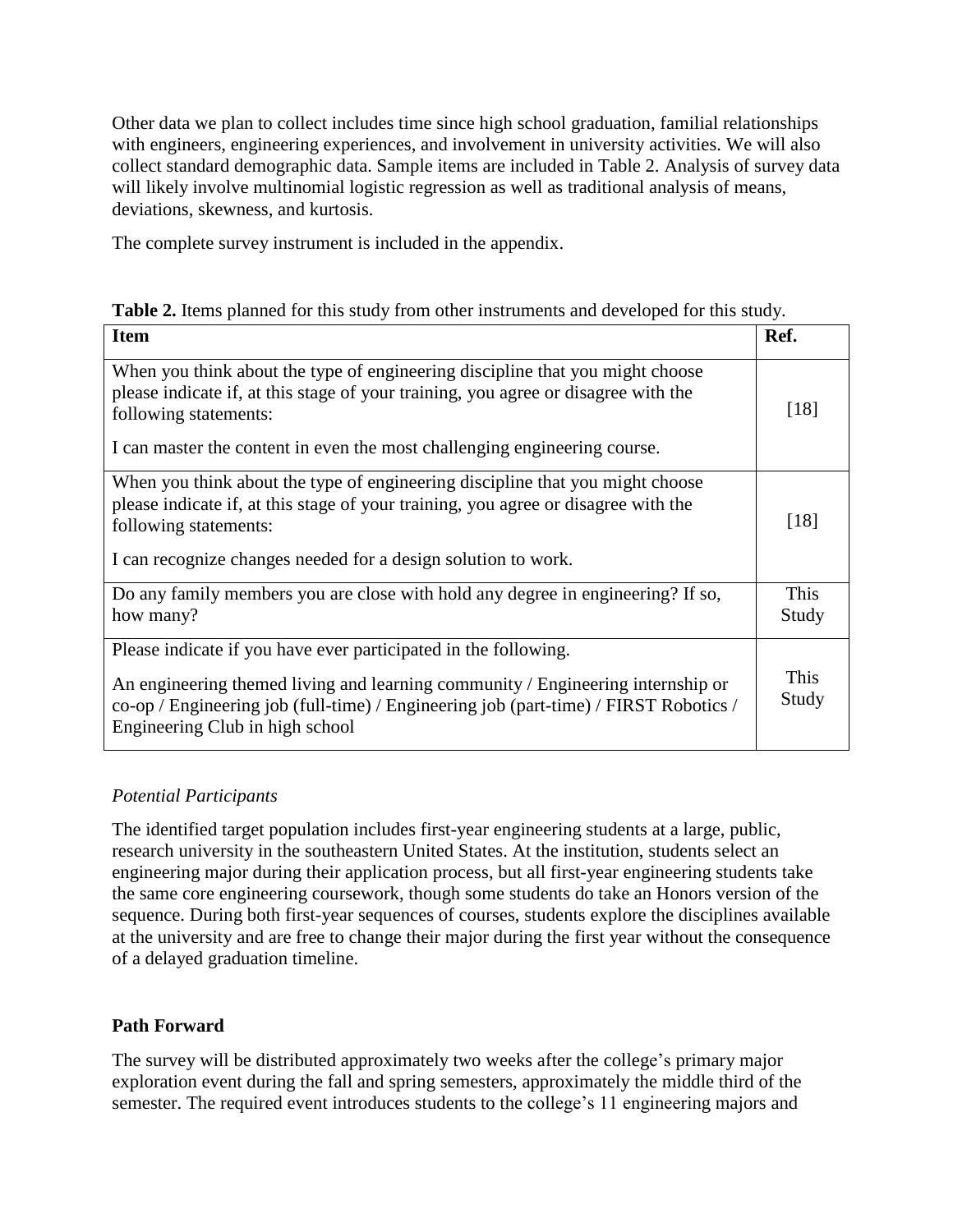students submit a reflective assignment as part of their first-year engineering coursework. We hope to have some preliminary data to present at the conference.

# **Acknowledgements**

I would like to thank Rachel McCord for helping shape this project, reviewing this paper, and directing this study. I would also like to thank Marisa Orr for reviewing this paper.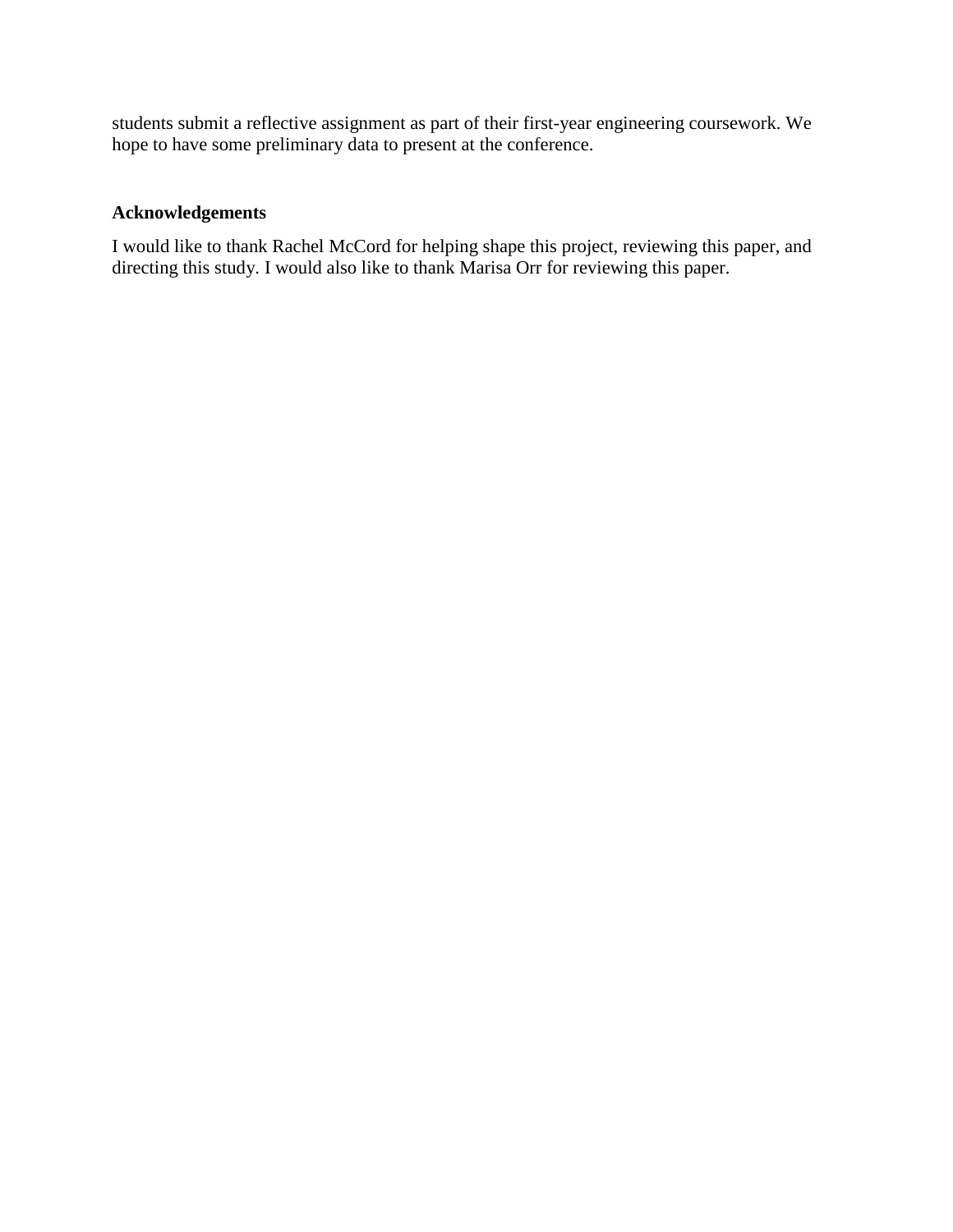### **References**

- [1] "Employment Outlook for Engineering Occupations to 2024," *Bureau of Labor Statistics*, 2016. [Online]. Available: https://www.bls.gov/opub/ted/2016/employment-outlook-forengineering-occupations-to-2024.htm. [Accessed: 30-Jan-2019].
- [2] S. D. Sheppard, A. L. Antonio, S. R. Brunhaver, and S. K. Gilmartin, "Studying the Career Pathways of Engineers," in *Cambridge Handbook of Engineering Education Research*, A. Johri and B. M. Olds, Eds. New York, NY: Cambridge University Press, 2014, pp. 283–309.
- [3] National Science Foundation, "NSRCG Public 2006 Data File," 2006. [Online]. Available: https://sestat.nsf.gov/datadownload/.
- [4] G. Lichtenstein, H. G. Loshbaugh, B. Claar, H. L. Chen, K. Jackson, and S. D. Sheppard, "An Engineering Major Does Not (Necessarily) an Engineer Make: Career Decision Making Among Undergraduate Engineering Majors," *J. Eng. Educ.*, pp. 227–234, 2009.
- [5] S. Parikh, H. L. Chen, K. Donaldson, and S. D. Sheppard, "Does Major Matter? A Look at What Motivates Engineering Students in Different Majors," in *ASEE Annual Conference & Exposition*, 2009.
- [6] A. Godwin, G. Potvin, Z. Hazari, and R. Lock, "Identify, Critical Agency, and Engineering: An Affective Model for Predicting Engineering as a Career Choice," *J. Eng. Educ.*, vol. 105, no. 2, pp. 312–340, 2016.
- [7] H. M. Matusovich, R. A. Streveler, and R. L. Miller, "Why Do Students Choose Engineering? A Qualitative, Longitudinal Investigation of Student's Motivational Values," *J. Eng. Educ.*, pp. 289–303, 2010.
- [8] R. L. Kajfez *et al.*, "First-Year Engineering Students' Perceptions of Engineering Disciplines: A Qualitative Investigation," *Int. J. Eng. Educ.*, vol. 34, no. 1, pp. 88–96, 2018.
- [9] A. Theiss, J. E. Robertson, R. L. Kajfez, K. M. Kecskemety, and K. L. Meyers, "Engineering Major Selection: An Examination of Initial Choice and Switching Throughout the First Year," in *ASEE Annual Conference & Exposition*, 2016.
- [10] K. M. Kecskemety and R. L. Kajfez, "Aeronautical and Astronautical Engineering and Mechanical Engineering Major Movement to Graduation," in *AIAA Aerospace Sciences Meeting*, 2018.
- [11] N. L. Veurink and J. Foley, "How Well Do They Match? Does High Confidence in Selection of Major Translate to High Graduation Rates in a Major?," in *ASEE Annual Conference & Exposition*, 2017.
- [12] C. E. Brawner, X. Chen, M. W. Ohland, and M. K. Orr, "The Effect of Matriculation Practices and First-Year Engineering Courses on Engineering Major Selection," in *IEEE Frontiers in Education Conference*, 2013.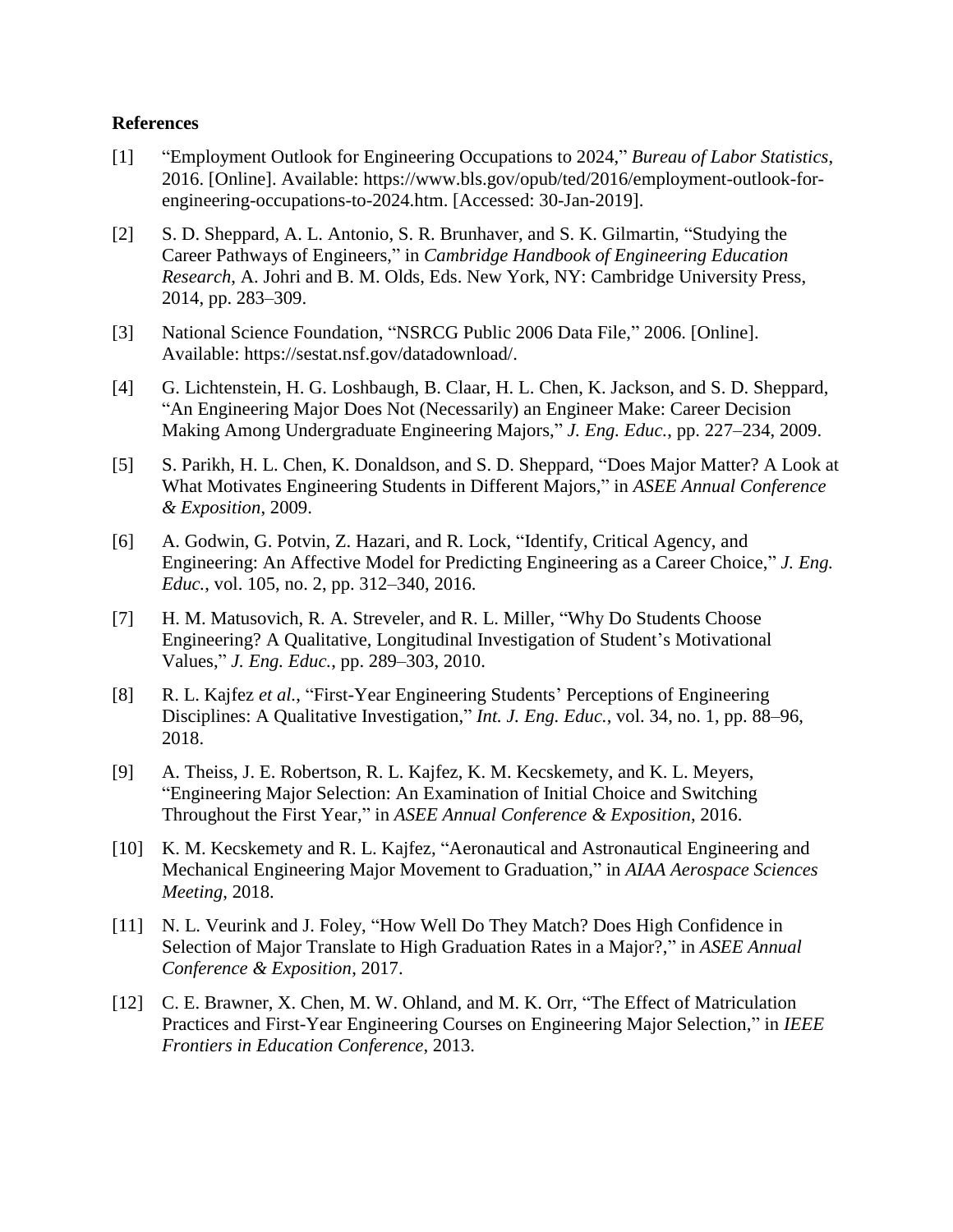- [13] R. W. Lent, S. D. Brown, and G. Hackett, "Social Cognitive Career Theory," in *Career Choice and Development*, 4th ed., D. Brown, Ed. San Francisco, CA: Jossey-Bass, 2002, pp. 255–311.
- [14] M. Borrego, D. B. Knight, K. Gibbs, and E. Crede, "Pursuing Graduate Study: Factors" Underlying Undergraduate Engineering Students' Decisions," *J. Eng. Educ.*, vol. 107, no. 1, 2018.
- [15] R. A. Atadero, K. E. Rambo-Hernandez, and M. M. Balgopal, "Using Social Cognitive Career Theory to Assess Student Outcomes of Group Design Projects in Statics," *J. Eng. Educ.*, vol. 104, no. 1, pp. 55–73, 2015.
- [16] A. Bandura, *Social Foundations of Thought and Action: A Social Cognitive Theory*. Englewood Cliffs, NJ: Prentice Hall, 1986.
- [17] M. E. Rogers, P. A. Creed, and J. Searle, "The Development and Initial Validation of Social Cognitive Career Theory Instruments to Specialty and Practice Location," *J. Career Assess.*, vol. 17, no. 3, pp. 324–337, 2009.
- [18] N. A. Mamaril, E. L. Usher, C. R. Li, D. R. Economy, and M. S. Kennedy, "Measuring Undergraduate Students' Engineering Self-Efficacy: A Validation Study," *J. Eng. Educ.*, vol. 105, no. 2, pp. 366–395, 2016.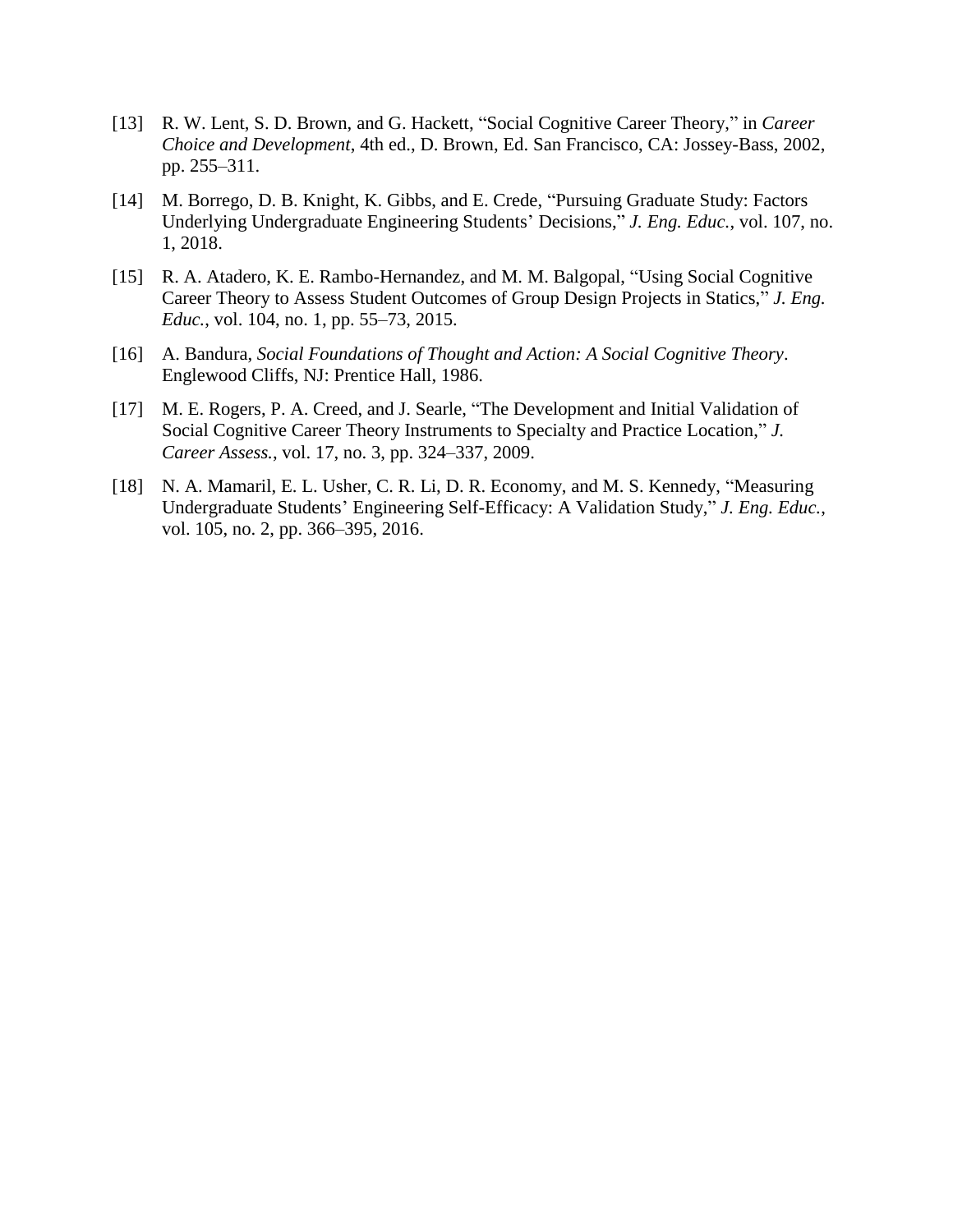# **Appendix – Compiled Survey Instrument**

How confident are you at this stage of your training that you could:

|                                                                                                                         | 1 (no<br>confidence) | 2 | 3          | 4          | 5 (complete<br>confidence)                      |
|-------------------------------------------------------------------------------------------------------------------------|----------------------|---|------------|------------|-------------------------------------------------|
| Choose an engineering discipline<br>that will fulfill your expectations and<br>goals                                    | ∩                    | 0 | $\bigcirc$ | $\bigcirc$ | $\hspace{0.5cm}\scriptstyle\hspace{0.5cm}\circ$ |
| Choose an engineering discipline<br>that will fit well with your<br>personality (e.g., being an<br>extrovert/introvert) |                      |   |            | ∩          |                                                 |
| Choose an engineering discipline<br>that will enable you to live the type<br>of lifestyle you desire                    | ∩                    | 0 | $\bigcirc$ | $\bigcirc$ |                                                 |
| Choose an engineering discipline<br>that will fit your interests and<br>abilities                                       |                      | ∩ | ∩          | ∩          | ◯                                               |
| Decide what you are and are not<br>ready to sacrifice in order to<br>choose an engineering discipline                   |                      | ∩ | ∩          | ∩          |                                                 |
| Decide what you value most in an<br>engineering career                                                                  |                      | ∩ | ∩          | ∩          | ∩                                               |
| Locate valid and accurate<br>information to help you choose<br>between equally desirable<br>engineering disciplines     |                      | ∩ | ○          | ∩          | 0                                               |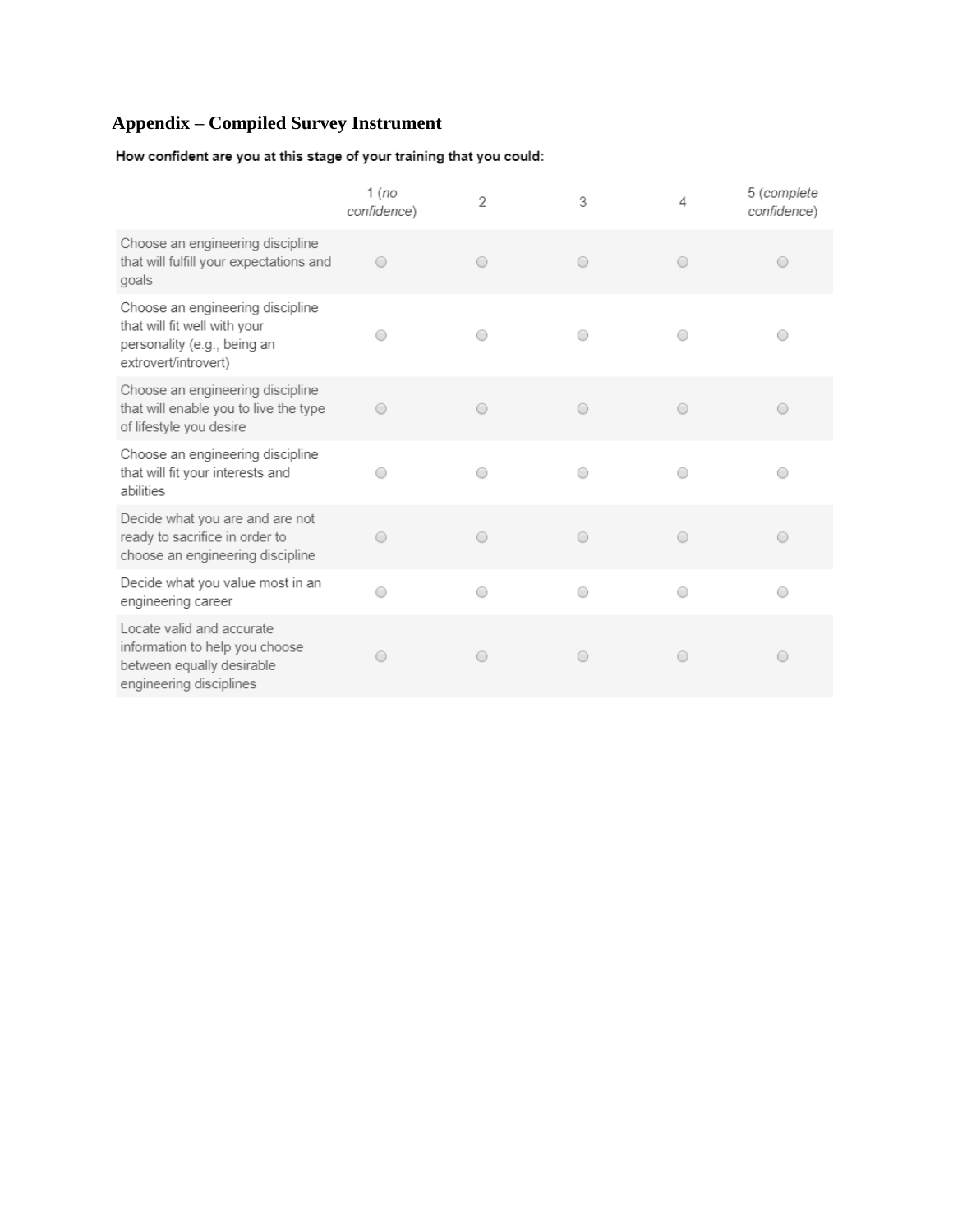#### When thinking about the type of engineering discipline that you are interested in how much do you expect, at this stage of your training, that your choice of engineering discipline will

|                                                                    | 1 (strongly<br>disagree) |            | 3          | 5 (strongly<br>agree) |
|--------------------------------------------------------------------|--------------------------|------------|------------|-----------------------|
| Be intellectually stimulating                                      |                          |            | ∩          |                       |
| Provide you with work satisfaction                                 |                          |            |            |                       |
| Allow you interaction with you<br>colleagues                       |                          |            | ∩          |                       |
| Let you practice skills that best suit<br>your perceived abilities |                          |            |            |                       |
| Provide you with a good income                                     | ∩                        | $\bigcirc$ | ∩          |                       |
| Allow you to perform a broad<br>spectrum of work                   |                          |            |            |                       |
| Be compatible with your interests                                  | ∩                        |            | $\bigcirc$ |                       |
| Allow you to achieve your desired<br>professional success          |                          |            |            |                       |

#### When thinking about the type of engineering discipline that you are interested in how much do you expect, at this stage of your training, that your choice of engineering discipline will

|                                                                        | 1 (strongly<br>disagree) | 2 | 3      | 4 | 5 (strongly<br>agree) |
|------------------------------------------------------------------------|--------------------------|---|--------|---|-----------------------|
| Allow you to work the number of<br>hours that you desire               |                          |   | $\cup$ |   | 0                     |
| Allow you to pursue leisure time<br>activities/interests that you like |                          |   |        |   |                       |
| Allow you to have your desired<br>work/recreational balance            |                          |   | С      |   |                       |
| Allow you to have your desired<br>lifestyle                            |                          |   |        |   |                       |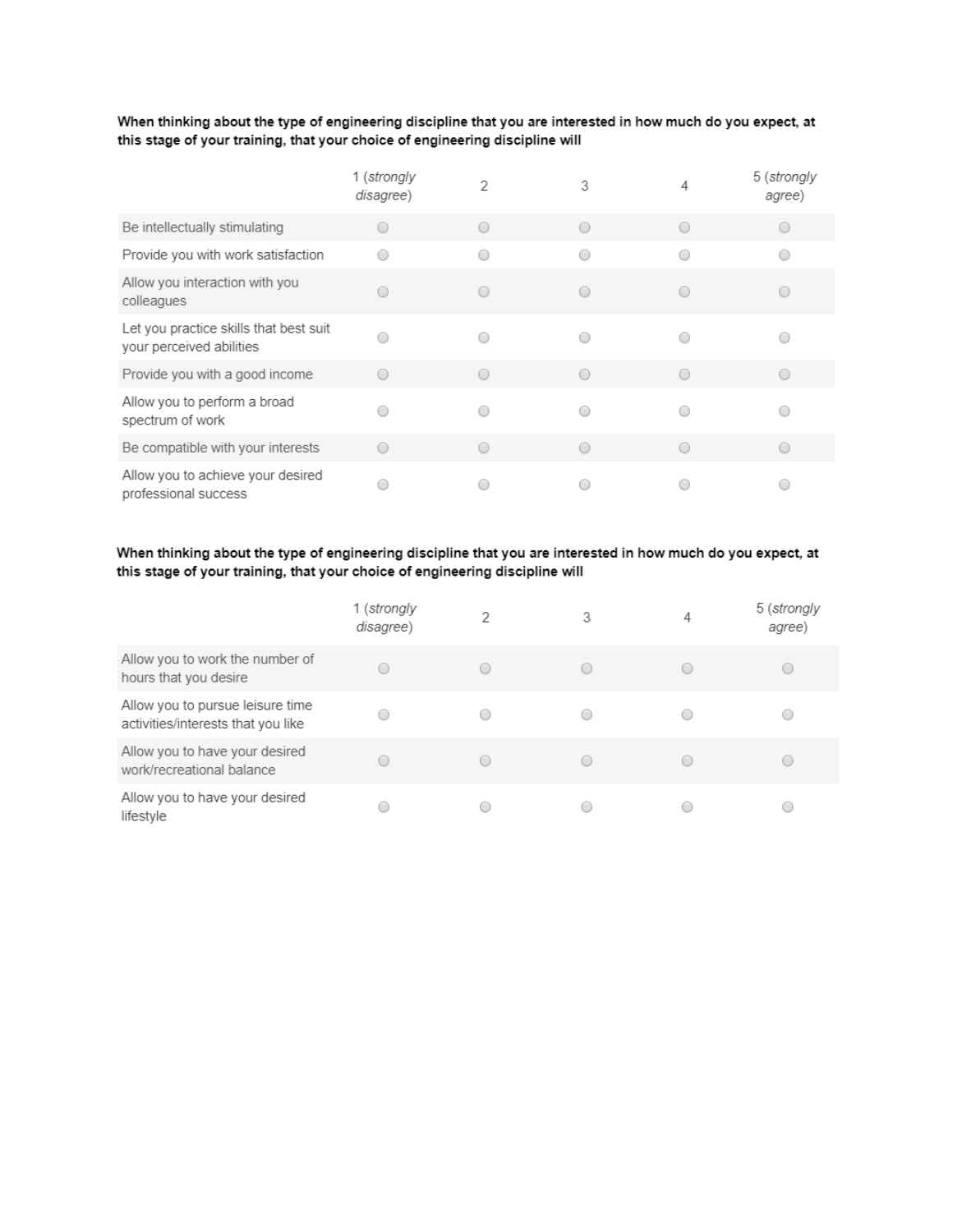When you think about the type of engineering discipline that you might choose please indicate if, at this stage of your training, you agree or disagree with the following statements:

|                                                                                                                                      | 1 (strongly<br>disagree) | 2 | 3         | 4 | 5 (strongly<br>agree) |
|--------------------------------------------------------------------------------------------------------------------------------------|--------------------------|---|-----------|---|-----------------------|
| I have a clear set of goals for my<br>future with regard to choosing an<br>engineering discipline                                    |                          |   | $\bigcap$ |   | ◯                     |
| I have discussed my goals in<br>relation to my engineering<br>discipline with my family/partner                                      |                          |   |           |   |                       |
| I am taking the steps needed to<br>achieve my goal of choosing an<br>engineering discipline                                          |                          |   |           |   |                       |
| I have examined my interests,<br>values, and abilities in detail to<br>come up with my goal of choosing<br>an engineering discipline |                          |   |           |   |                       |
| I have a set time frame in which to<br>make a decision about my choice<br>of engineering discipline                                  |                          |   | $\bigcap$ |   | ◯                     |
| I am getting lots of support to<br>achieve my goal of choosing an<br>engineering discipline                                          |                          |   |           |   |                       |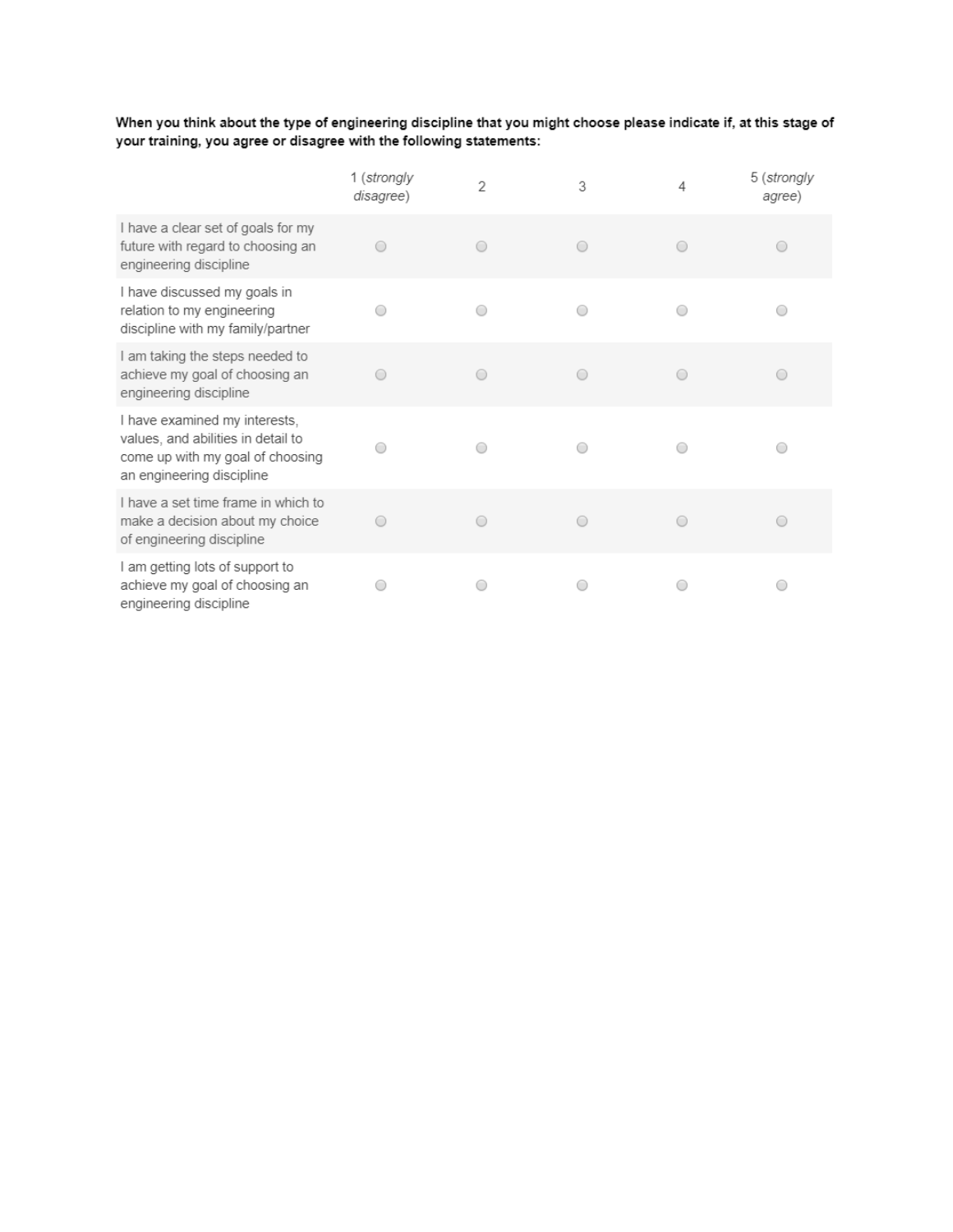#### Please rate your level of certainty that you can perform these activities in engineering using a 6-point scale ranging from 1 (completely uncertain) to 6 (completely uncertain).

|                                                                                              | 1 (completely<br>uncertain) | $\overline{2}$ | 3 | 4 | 5 | 6 (completely<br>certain) |
|----------------------------------------------------------------------------------------------|-----------------------------|----------------|---|---|---|---------------------------|
| I can master the content in the<br>engineering-related courses I am<br>taking this semester. |                             |                |   |   |   |                           |
| I can master the content in even the<br>most challenging engineering<br>course.              |                             | ∩              | ∩ |   |   |                           |
| I can do a good job on almost all of<br>my engineering coursework.                           |                             | ∩              | ∩ |   |   |                           |
| I can learn the content taught in my<br>engineering-related courses.                         |                             | ∩              | ∩ |   |   |                           |
| I can earn a good grade in my<br>engineering-related courses.                                |                             | ∩              | ∩ |   | ∩ |                           |
| I can perform experiments<br>independently.                                                  | ∩                           | ∩              | ∩ |   | ◯ | $\bigcirc$                |
| I can analyze data resulting from<br>experiments.                                            | ∩                           | ∩              | ∩ |   |   | ∩                         |
| I can orally communicate results of<br>experiments.                                          | ∩                           | ∩              | 0 |   |   | ∩                         |
| I can communicate results of<br>experiments in written form.                                 |                             | ∩              |   |   |   |                           |

#### Please rate your level of certainty that you can perform these activities in engineering using a 6-point scale ranging from 1 (completely uncertain) to 6 (completely uncertain).

|                                                                  | 1 (completely<br>uncertain) | 2                        | 3          | 4 | 5 | 6 (completely<br>certain) |
|------------------------------------------------------------------|-----------------------------|--------------------------|------------|---|---|---------------------------|
| I can work with machines.                                        |                             |                          | $\bigcirc$ |   |   |                           |
| I can build machines.                                            |                             |                          | ◯          |   |   |                           |
| I can assemble things.                                           |                             | $\hspace{0.1in} \bullet$ | ∩          |   |   |                           |
| I can disassemble things.                                        |                             | $\bigcirc$               | 0          |   |   |                           |
| I can identify a design need.                                    |                             | $\scriptstyle\bigcap$    | ∩          |   |   |                           |
| I can develop design solutions.                                  | ∩                           | $\bigcirc$               | 0          |   |   |                           |
| I can evaluate a design.                                         |                             | ◯                        | ∩          |   |   |                           |
| I can recognize changes needed for<br>a design solution to work. |                             |                          | ∩          |   |   |                           |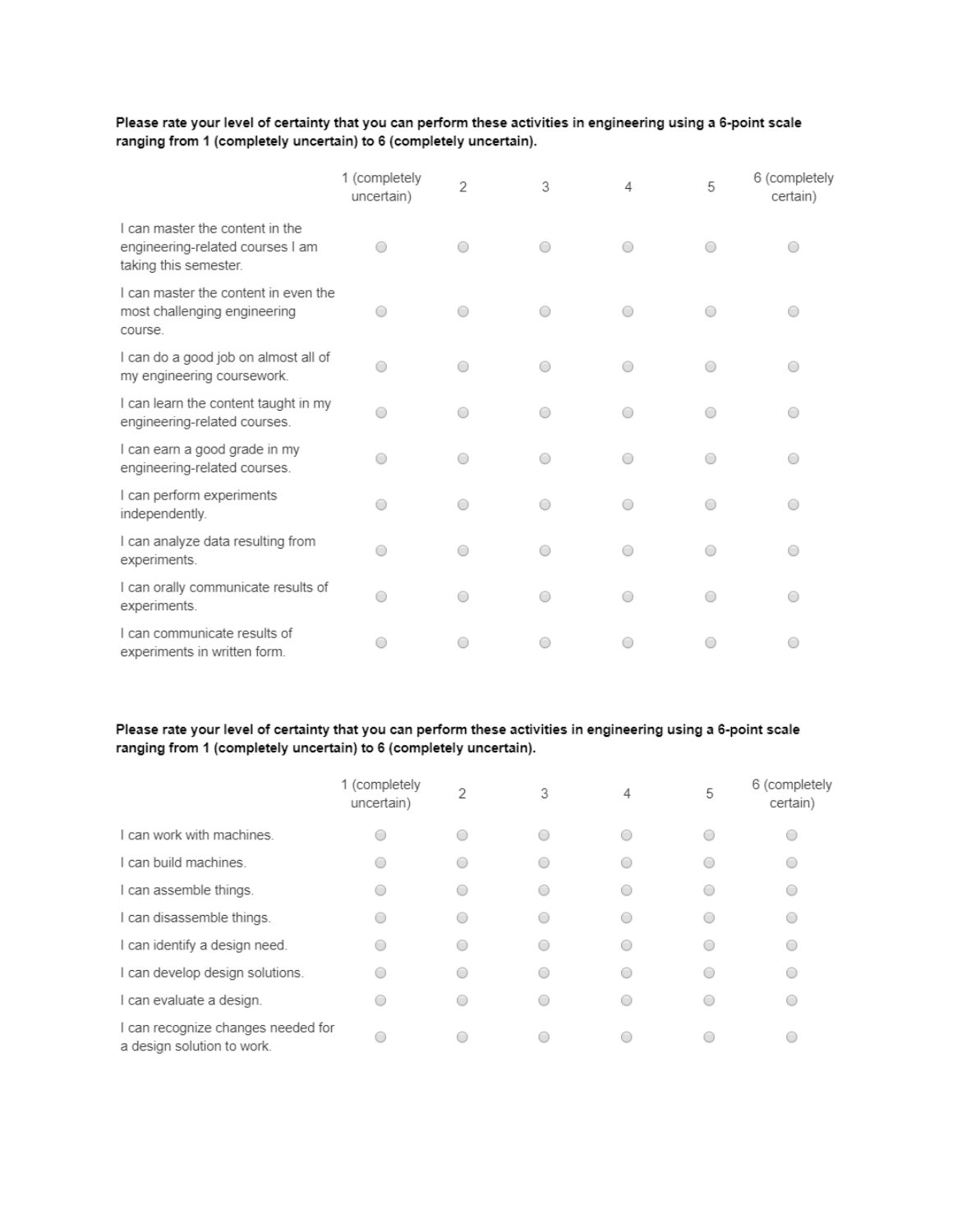#### What was your official major when you were admitted to ?

 $-$  Select $\overline{\mathbf{r}}$ 

#### What is your official major today?

 $\overline{\mathbf{v}}$ -- Select --

#### What do you expect your major will be at the end of the current semester?

 $-$  Select  $\pmb{\mathrm{v}}$ 

#### How many official, unique majors have you had? (Please enter whole numbers only.)

Which of the following events, assignments, or discussions prompted consideration of changing (or selecting, if previously undecided) your major and/or made you decide to change your major? Select all that apply.

- Discussion with academic advisor
- Discussion with a professor in the College of Engineering
- □ Discussion with a professor outside the College of Engineering
- Discussion with friends or family
- Discussion with professional contacts
- $\Box$ Department Fair or associated assignment
- $\Box$ project
- $\Box$ assignment other than those listed
- Assignment for a class other than
- None of the above
- Other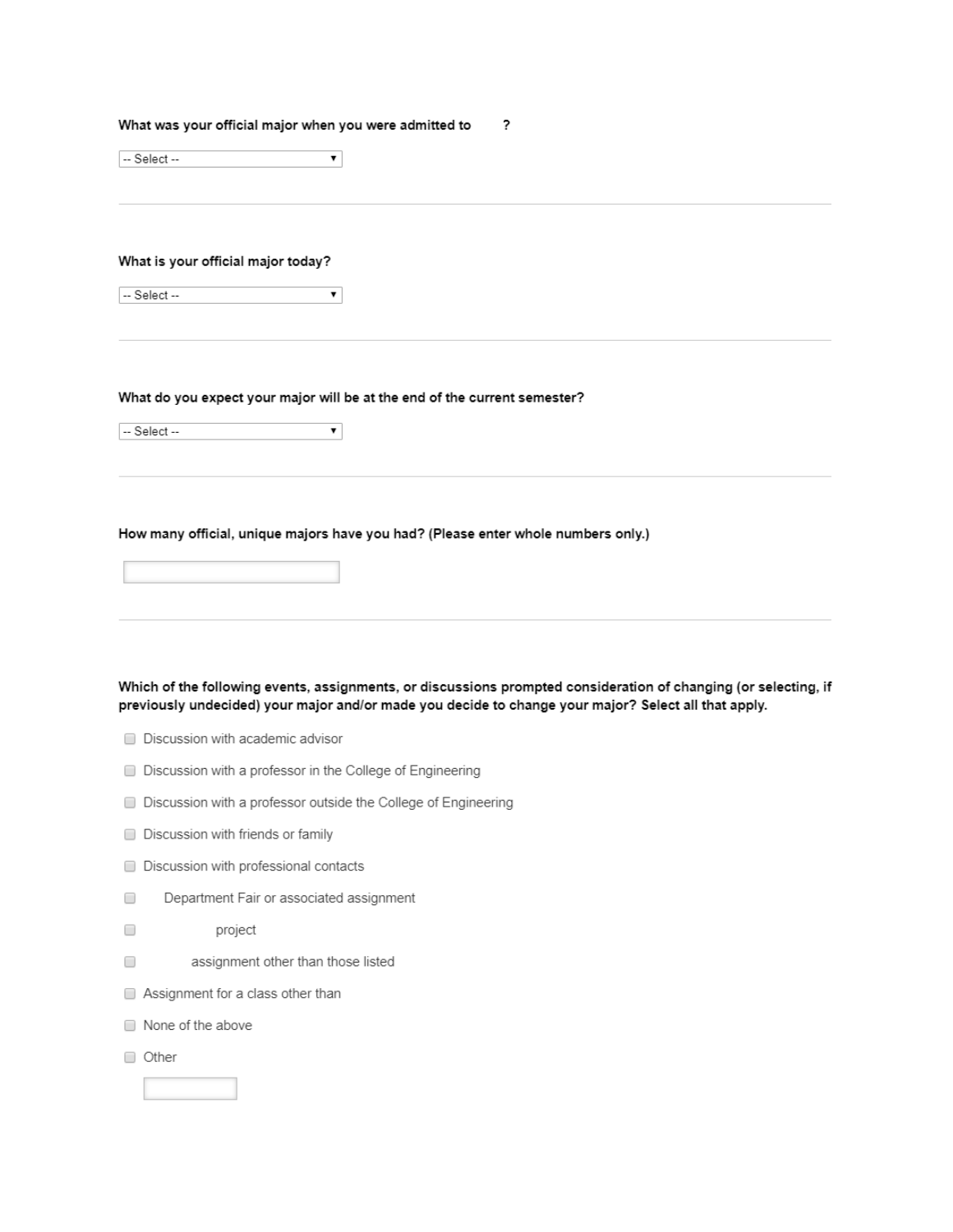|  |  |  |  |  | What year did you graduate high school? (Please use the format YYYY; ex: 2018) |  |
|--|--|--|--|--|--------------------------------------------------------------------------------|--|
|--|--|--|--|--|--------------------------------------------------------------------------------|--|

Is this semester your first semester enrolled in an Engineering course?

○ Yes

 $\bigcirc$  No

after high school graduation? (Please enter whole numbers How many semesters have you completed at only.)

How many semesters have you completed at institutions other than after high school graduation? (Do not include dual-enrollment or similar experiences. Please enter whole numbers only.)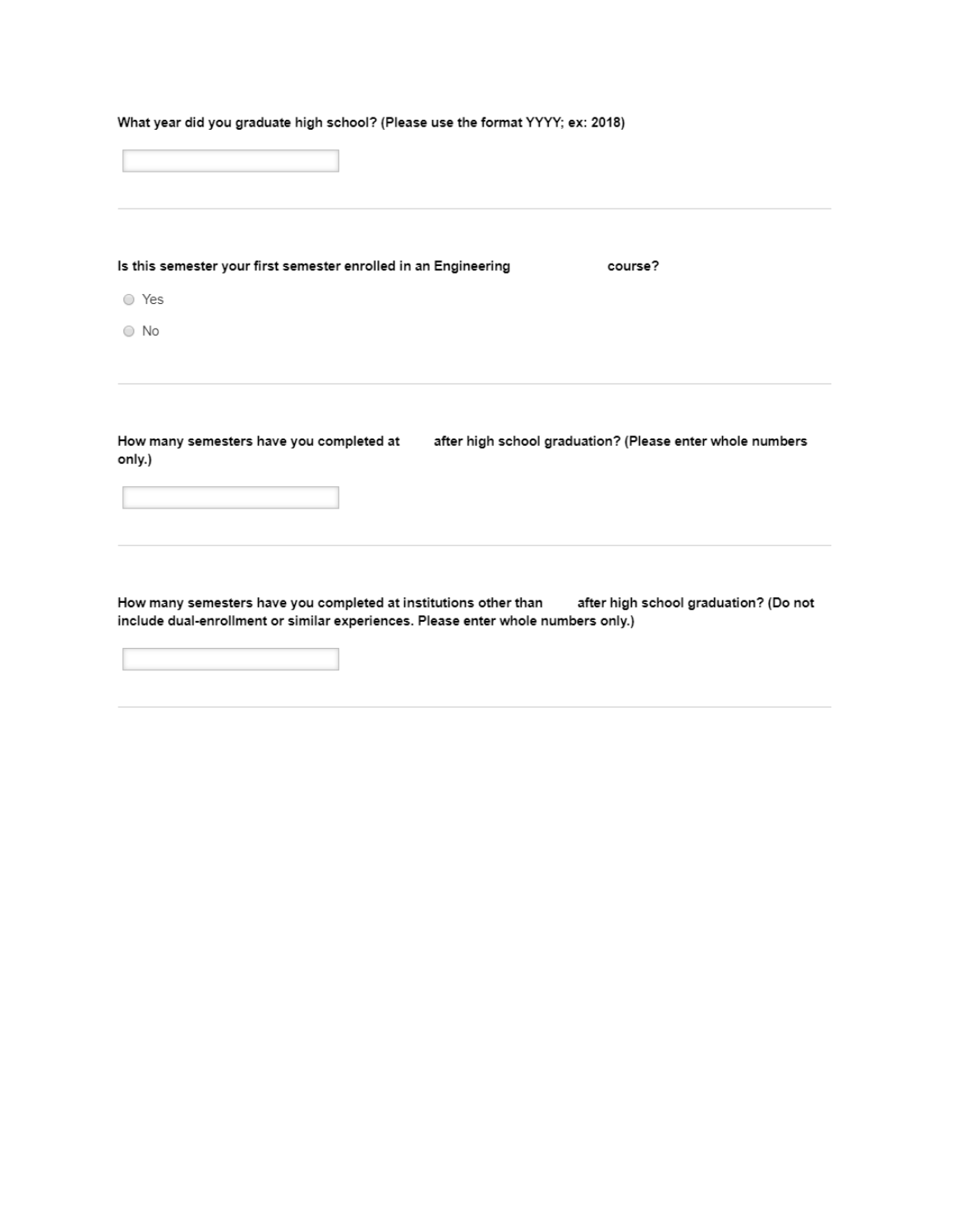#### In what year were you born? (Please use the format YYYY; ex: 1998)

#### What is your gender?

- Female
- $\bigcirc$  Male
- Non-binary / third gender
- Prefer not to say
- Prefer to self-describe:

#### What is your race?

- American Indian or Alaska Native
- Asian
- Black or African American
- Native Hawaiian or Other Pacific Islander
- □ White
- Prefer not to say
- Prefer to self-describe:

#### What was your high school GPA? (Please round to one decimal place; ex: 3.7)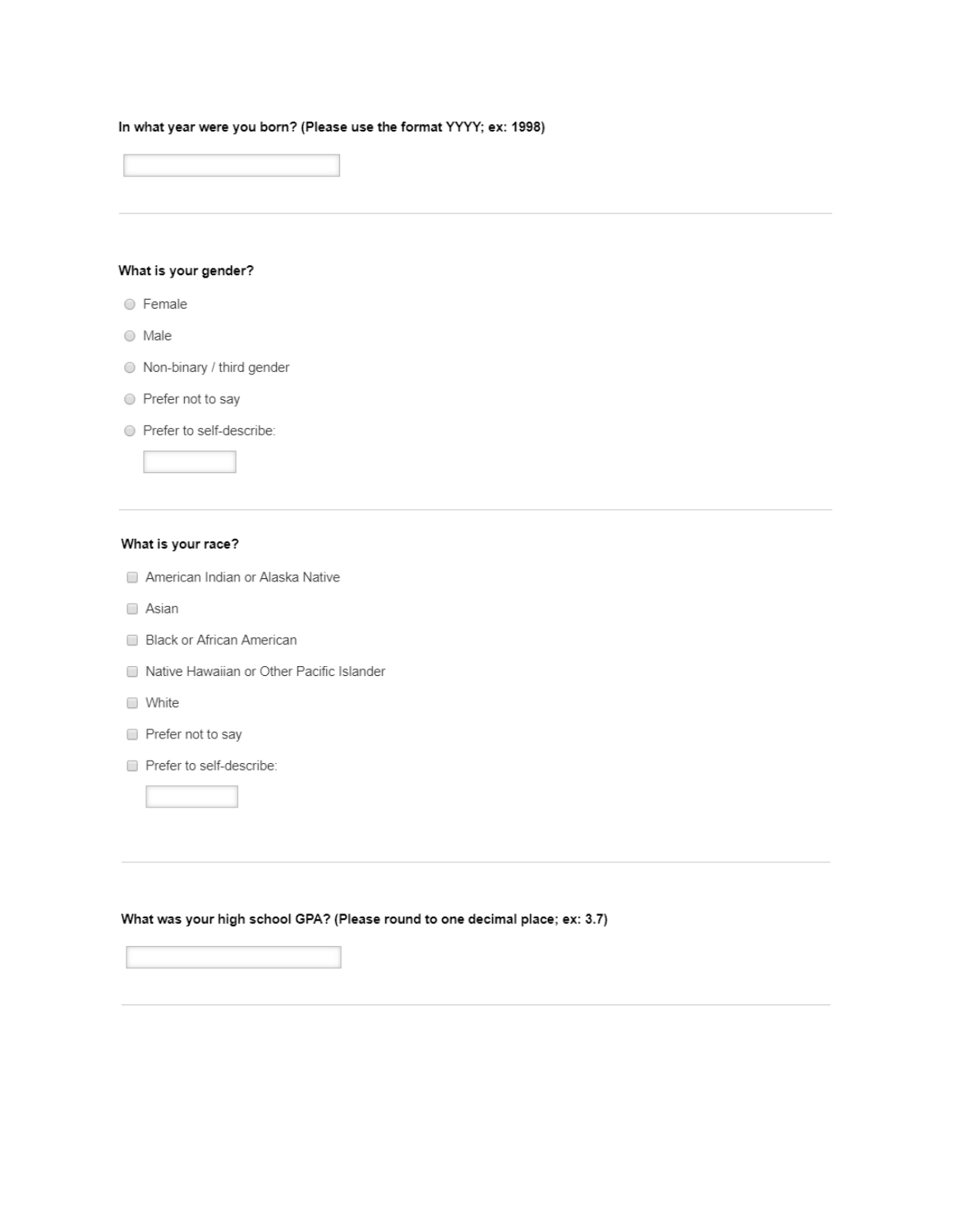Using the table below, please indicate if you received college credit at courses though AP, IB, dual enrollment, or similar experiences?

|                       | Yes | No                       |
|-----------------------|-----|--------------------------|
| Biology               | 0   | 0                        |
| Calculus              | ◯   |                          |
| Chemistry             | 0   | 0                        |
| Computer Science      | 0   | 0                        |
| English               | 0   | 0                        |
| Environmental Science | 0   | e                        |
| History               | ∩   | $\hspace{0.5cm} \bullet$ |
| Physics               | 0   | O                        |
| Statistics            | ∩   | ∩                        |
|                       |     |                          |

#### Do any family members you are close with hold any degree in engineering? If so, how many?

- $\bigcirc$  No.
- Yes, only 1.
- $\circ$  Yes, 2 or 3.
- Yes, 4 or more.

#### Please list the engineering disciplines of the family members who have engineering degrees.